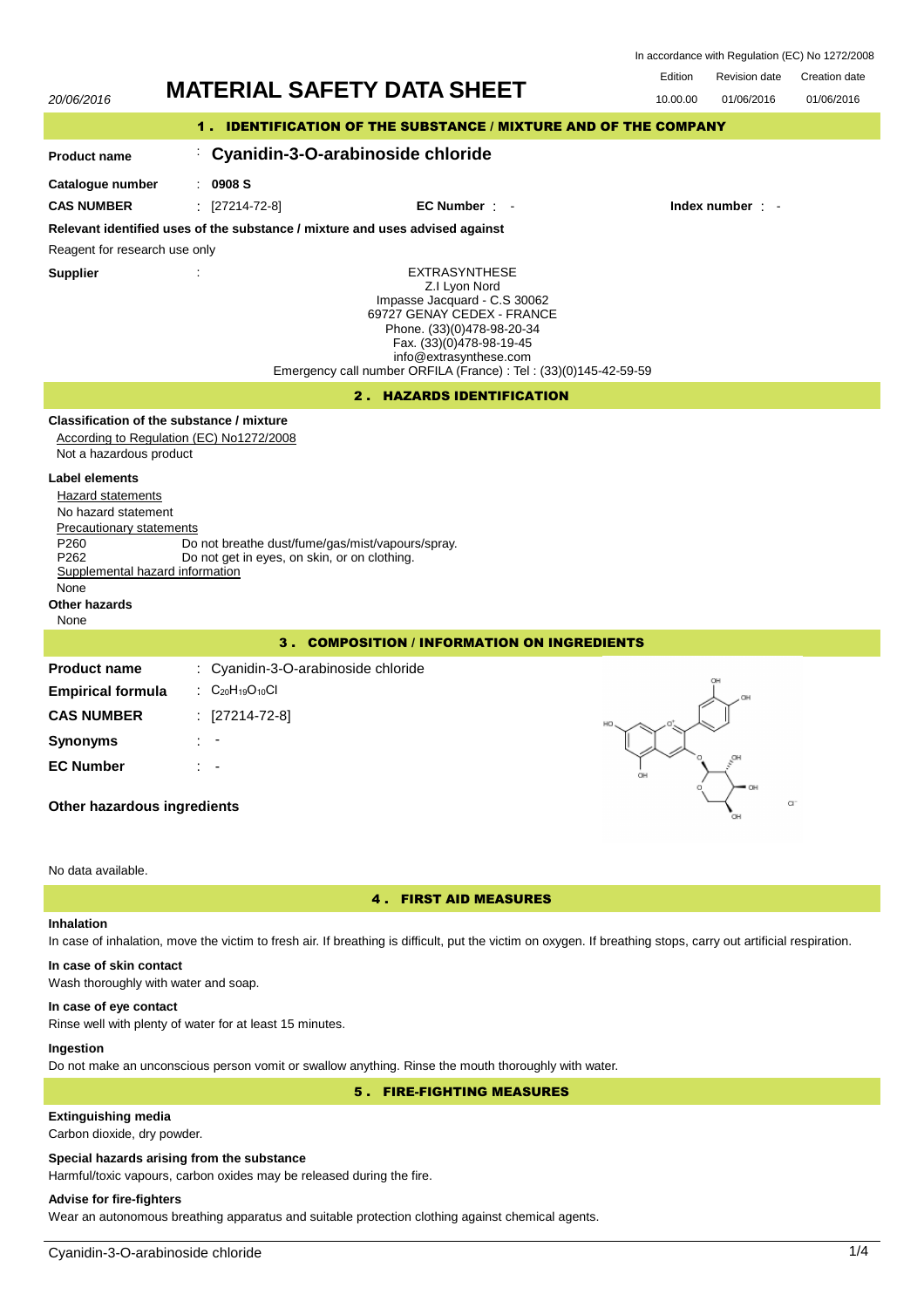# 6 . ACCIDENTAL RELEASE MEASURES

### **Personal precautions**

Use personal protective equipment. Evacuate the personnel from the contaminated zone. Ensure adequate ventilation.

### **Environnemental precautions**

Keeping away from drains, surface and ground waters.

### **Methods and materials for containment and cleaning up**

Clean up without creating dust and place in adapted and sealed containers for elimination. Wash the contaminated aera with water and soap. Confine washing water and dispose of it complying with the local regulations. After cleaning, quickly eliminate traces of water with a product absorbing liquids (for example : sand, sawdust, universal binder, Kieselguhr).

# 7 . HANDLING AND STORAGE

## **Precautions for safe handling**

Avoid formation of dust. Avoid contact with skin and eyes. During handling, wear suitable personal protective equipment (see section 8). Follow the normal measures for preventive fire protection.

**Specific handling** No data available.

**Specific end use(s)**

# No data available

### **Conditions for safe storage, including any incompatibilities**

Store in a cool well-ventilated place. Keep container tightly closed in a dry place away from light.

Store at <- 15°C

## 8 . EXPOSURE CONTROL/PERSONAL PROTECTION

## **Respiratory protection**

Wear imperatively an appropriated mask/respirator, tested and approved by standards such as NIOSH (US) or CEN (EU).

### **Hand protection**

Handle with protective gloves. The selected gloves have to satisfy the specifications of EU Directive 89/686/EEC and the standard EN 374 derived from it.

## **Eye protection**

Wear safety glasses.

## **Skin protection**

Wear suitable protective clothing according to the quantity and the level of activity of the substance at the workplace.

|                                                       | <b>PHYSICAL AND CHEMICAL PROPERTIES</b><br>9. |  |
|-------------------------------------------------------|-----------------------------------------------|--|
| Information on basic physical and chemical properties |                                               |  |
| Physical state                                        | : Powder                                      |  |
| Color                                                 | : No data available.                          |  |
| Solubility in                                         | : No data available.                          |  |
| Melting point                                         | : No data available.                          |  |
| Initial boiling point                                 | : No data available.                          |  |
| Flash point                                           | : No data available.                          |  |
| рH                                                    | : No data available.                          |  |
| Partition coefficient: n-octanol/water                | : No data available.                          |  |
| Auto-ignition temperature                             | : No data available.                          |  |
| Decomposition temperature                             | : No data available.                          |  |
| Viscosity                                             | : No data available.                          |  |
|                                                       |                                               |  |

# **Other information**

No data available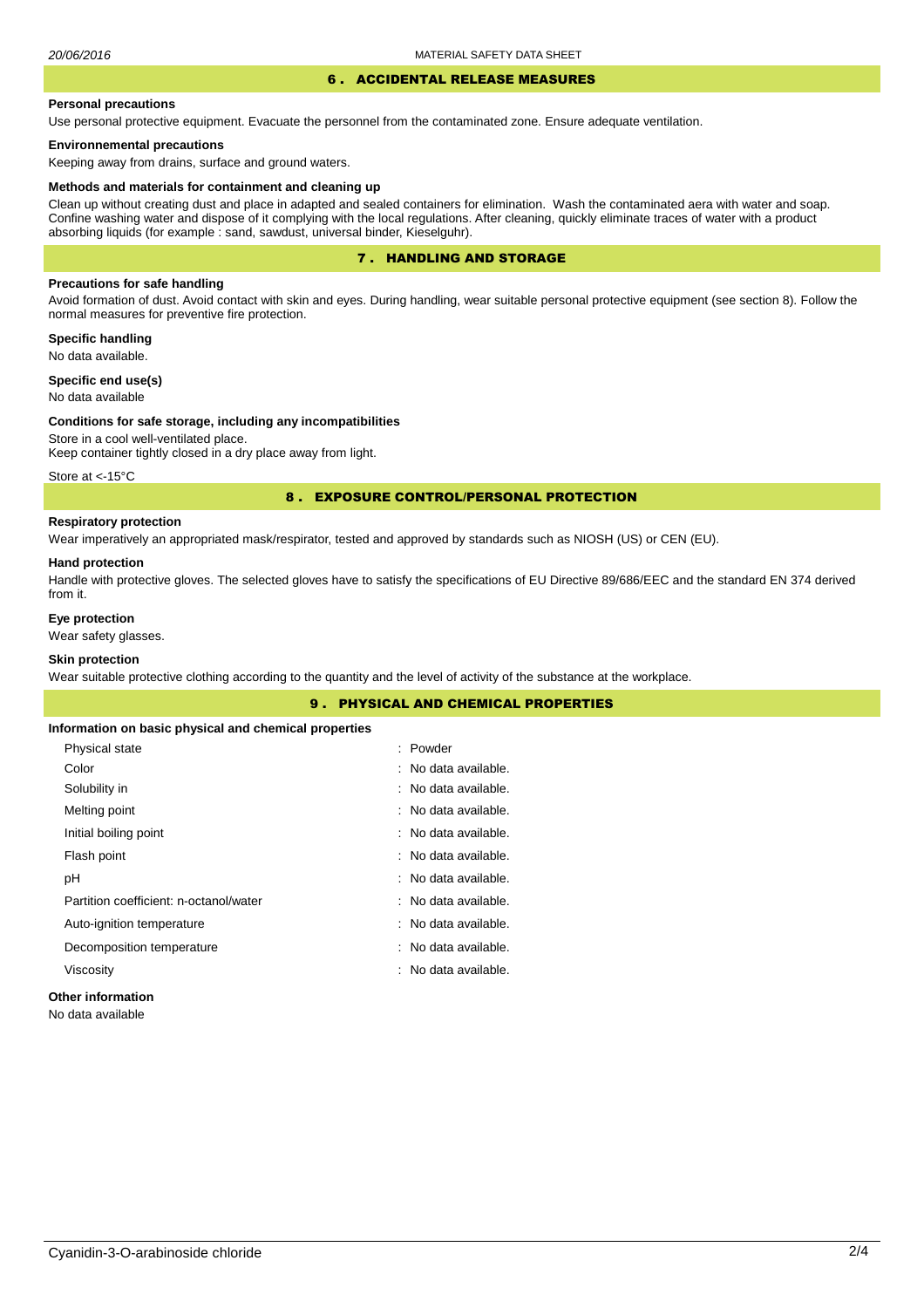### 10 . STABILITY AND REACTIVITY

### **Reactivity**

No data available.

## **Chemical stability**

Stable under recommanded storage conditions.

### **Possibility of hazardous reactions**

No hazardous reactions during storage and handling complying with the instructions.

**Conditions to avoid**

No data available.

**Incompatible materials**

No data available.

### **Hazardous decomposition products**

No hazardous decomposition products if the instructions for handling and storage are respected. During high overheating of the substance or during a fire, hazardous decomposition products may be produced.

# 11 . TOXICOLOGICAL INFORMATION

## **Acute oral toxicity**

No data available.

# **Acute dermal toxicity**

No data available.

## **Acute inhalation toxicity**

No data available.

## **Skin Corrosion**

No data available.

### **Skin Irritation**

No data available.

### **Serious Eye Damage**

No data available.

# **Eye Irritation**

No data available.

## **Respiratory Sensitisation**

No data available.

### **Skin Sensitisation**

No data available.

## **Germ Cell Mutagenicity**

No data available.

## **Carcinogenictiy**

No data available.

# **Reproductive Toxicity**

No data available.

# **Specific Target Organ Toxicity - Single Exposure**

No data available.

## **Specific Target Organ Toxicity - Repeated Exposure**

No data available.

### **Aspiration Hazard**

No data available.